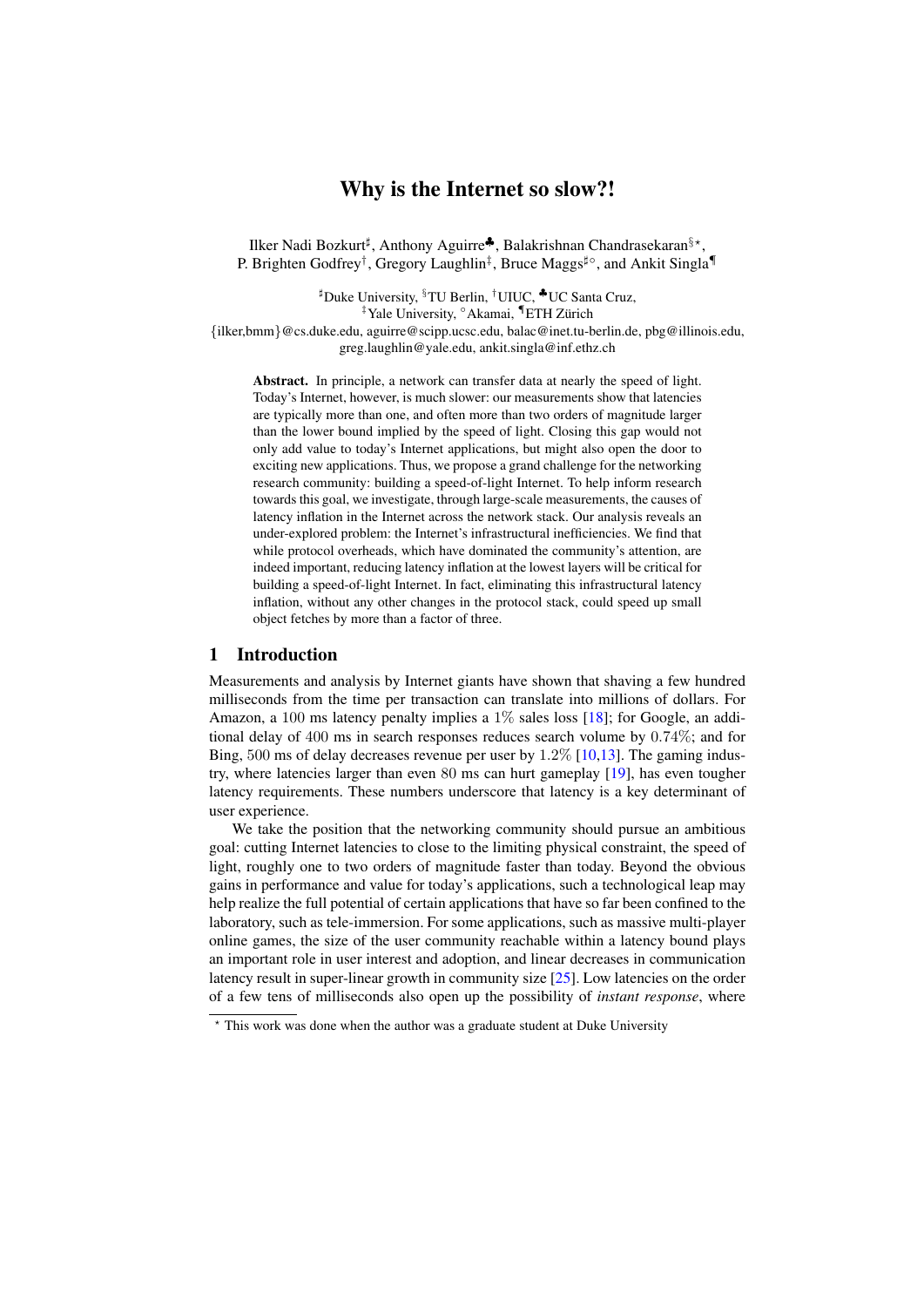users are unable to perceive any lag between requesting a page and seeing it rendered in their browsers. Such an elimination of wait time would be an important threshold in user experience.

But the Internet's speed is quite far from the speed of light. As we show later, the time to fetch just the HTML document of the index pages of popular Web sites from a set of generally well-connected clients is, in the median, 37 times the round-trip speed-of-light latency. In the  $80^{th}$  percentile it is more than 100 times slower. Given the promise a speed-of-light Internet holds, *why are we so far from the speed of light?*

While ISPs compete primarily on the basis of peak bandwidth offered, bandwidth is no longer the bottleneck for a significant fraction of the population: for instance, the average Internet connection speed in the US is 15.3 Mbps [\[9\]](#page-11-2), while the effect of increasing bandwidth on page load time is small beyond as little as 5 Mbps [\[17\]](#page-12-3). If bandwidth isn't the culprit, then what is? In our short workshop paper [\[25\]](#page-12-2), we staked out our vision of a speed-of-light Internet, discussed why it is a worthy goal to pursue, and, provided a preliminary analysis of latency inflation across the network stack. In this work, we present a more thorough analysis of latency inflation using three new data sets. Our contributions are as follows:

- 1. We quantify the factors that contribute to large latencies today using four sets of mea-surements: from PlanetLab nodes to Web servers<sup>[1](#page-1-0)</sup>; between a large CDN's servers and end hosts; from volunteer end-user systems<sup>[2](#page-1-1)</sup> to Web servers; and between RIPE Atlas nodes. Our analysis breaks down Internet latency inflation across the network stack, from the physical network infrastructure to the transport layer (including, in some instances, TLS).
- 2. This work places in perspective the importance of latency inflation at the lowest layers. While in line with the community's understanding that DNS, TCP handshake, and TCP slow-start are all important factors in latency inflation, the Internet's infrastructural inefficiencies are also important. We consider this an under-appreciated piece of the latency puzzle.
- 3. We find that removing latency inflation in the physical infrastructure and routing without *any* changes at layers above, could improve latencies for fetching small objects by more than 3 times.

# 2 The Internet is too slow

We pooled the top 500 Web sites from each of 138 countries listed by Alexa [\[7\]](#page-11-3). We followed redirects on each URL, and recorded the final URL for use in our measurements; the resulting data set contains 22,800 URLs. We fetched just the HTML at these URLs from 102 PlanetLab locations using cURL [\[1\]](#page-11-4), and 25% of all fetches in our experiments were over HTTPS<sup>[3](#page-1-2)</sup>.

For each connection (or fetch), we geolocated the Web server using six commercial geolocation services, and (since we do not have any basis for deciding which service

<span id="page-1-0"></span>Data sets (gathered in 2016) and code are available at [https://cgi.cs.duke.edu/](https://cgi.cs.duke.edu/~ilker/cspeed/pam2017-data/) [˜ilker/cspeed/pam2017-data/](https://cgi.cs.duke.edu/~ilker/cspeed/pam2017-data/)

<span id="page-1-1"></span><sup>&</sup>lt;sup>2</sup> Explicit volunteer consent was obtained, listing precisely what tests would be run. We have a letter from the IRB stating that our tests did not require IRB approval.

<span id="page-1-2"></span><sup>&</sup>lt;sup>3</sup> We do not claim this is the percentage of Web sites supporting HTTPS.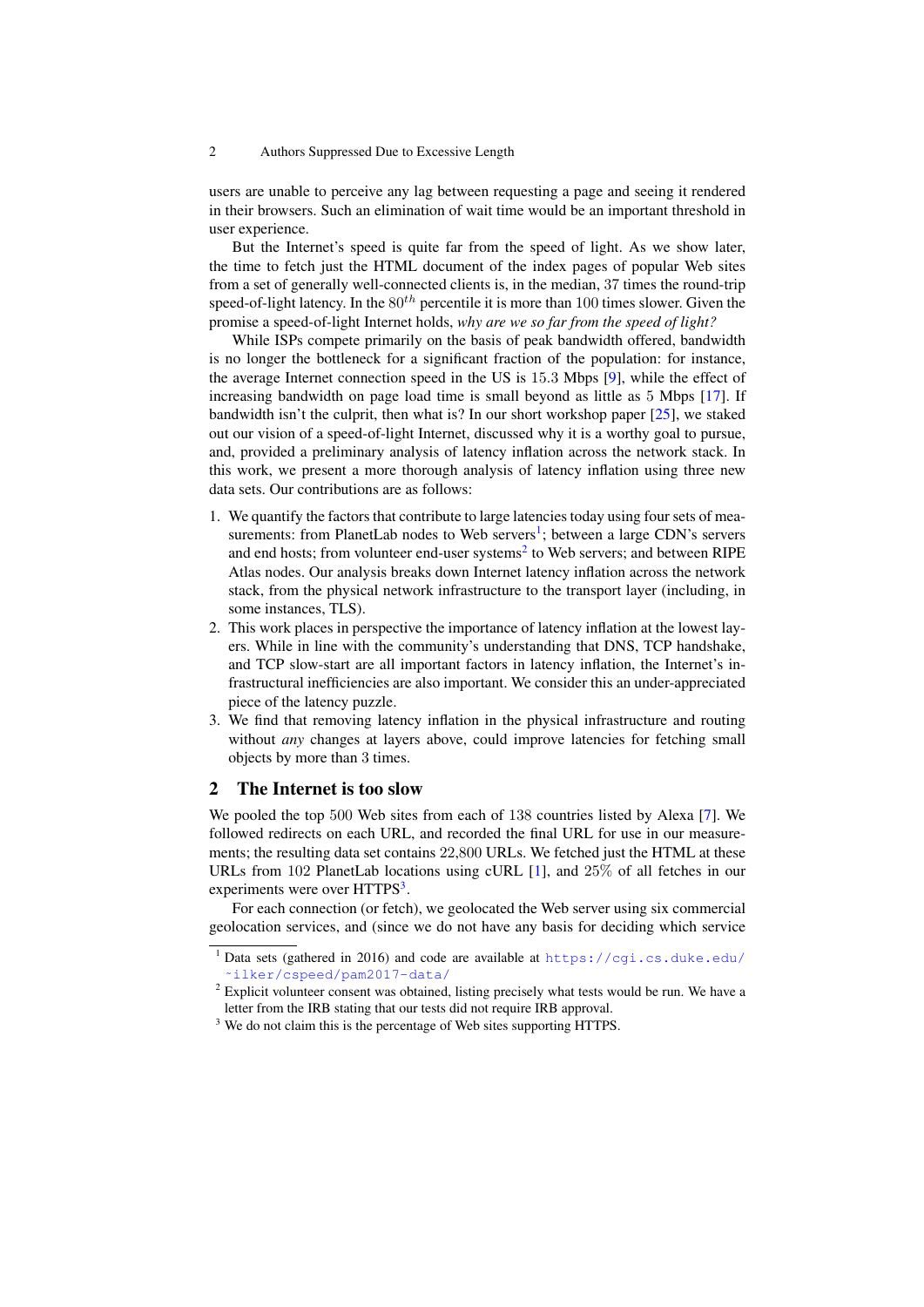is better than another) used the location identified by their majority vote (MV). We computed the time it would take for light to travel round-trip along the shortest path between the same end-points, *i.e.*, the *c*-latency. Finally, we calculated the Internet's latency inflation as the ratio of the fetch time to c-latency. Fig.  $1(a)$  shows the CDF of inflation over 1.9 million connections. The HTML fetch time is, in the median, 36.5 times the c-latency, while the  $80^{th}$  percentile exceeds 100 times. We note that PlanetLab nodes are generally well-connected, and latency can be expected to be poorer from the network's *true* edge. We verify that this is indeed the case with measurements from end users in  $\S 3.7$ .

#### Why is the Internet so slow? 3

To identify the causes of Internet latency inflation, we break down the fetch time across layers, from inflation in the physical path followed by packets to the TCP transfer time.

### 3.1 Methodology

We use cURL to obtain the time for DNS resolution, TCP handshake, TCP data transfer, and total fetch time for each connection. For HTTPS connections, we also record the time for TLS handshake. TCP handshake is measured as the time between cURL sending the SYN and receiving the SYN-ACK. The TCP transfer time is measured as the time from cURL's receipt of the first byte of data to the receipt of the last byte. We separately account for the time between cURL sending the data request and the receipt of the first byte as 'request-response' time; this typically comprises one RTT and any server processing time. For each connection, we also run a traceroute from the client PlanetLab node to the Web server. We then geolocate each router in the traceroute path, and connect successive routers with the shortest paths on the Earth's surface as an optimistic approximation for the route the packets follow. We compute the round-trip latency at the speed of light in fiber along this approximate path, and refer to it as the 'router-path latency'. From each client, we also run 30 successive pings to each server, and record the minimum and median across these ping times. We normalize each of these latency components by the c-latency between the respective connection's end-points.

Our experiments yielded 2.1 million page fetches with HTTP status code 200, which corresponds to 94% of all fetches. We also filtered out connections which showed obvious anomalies such as c-latency being larger than TCP handshake time or minimum ping time (probably due to errors in geolocation), leaving us with 1.9 million fetches.

<span id="page-2-0"></span>

<span id="page-2-1"></span>Fig. 1: (a) Inflation in fetch time, and (b) its breakdown across various components of HTTP fetches of just the HTML of the landing pages of popular Web sites.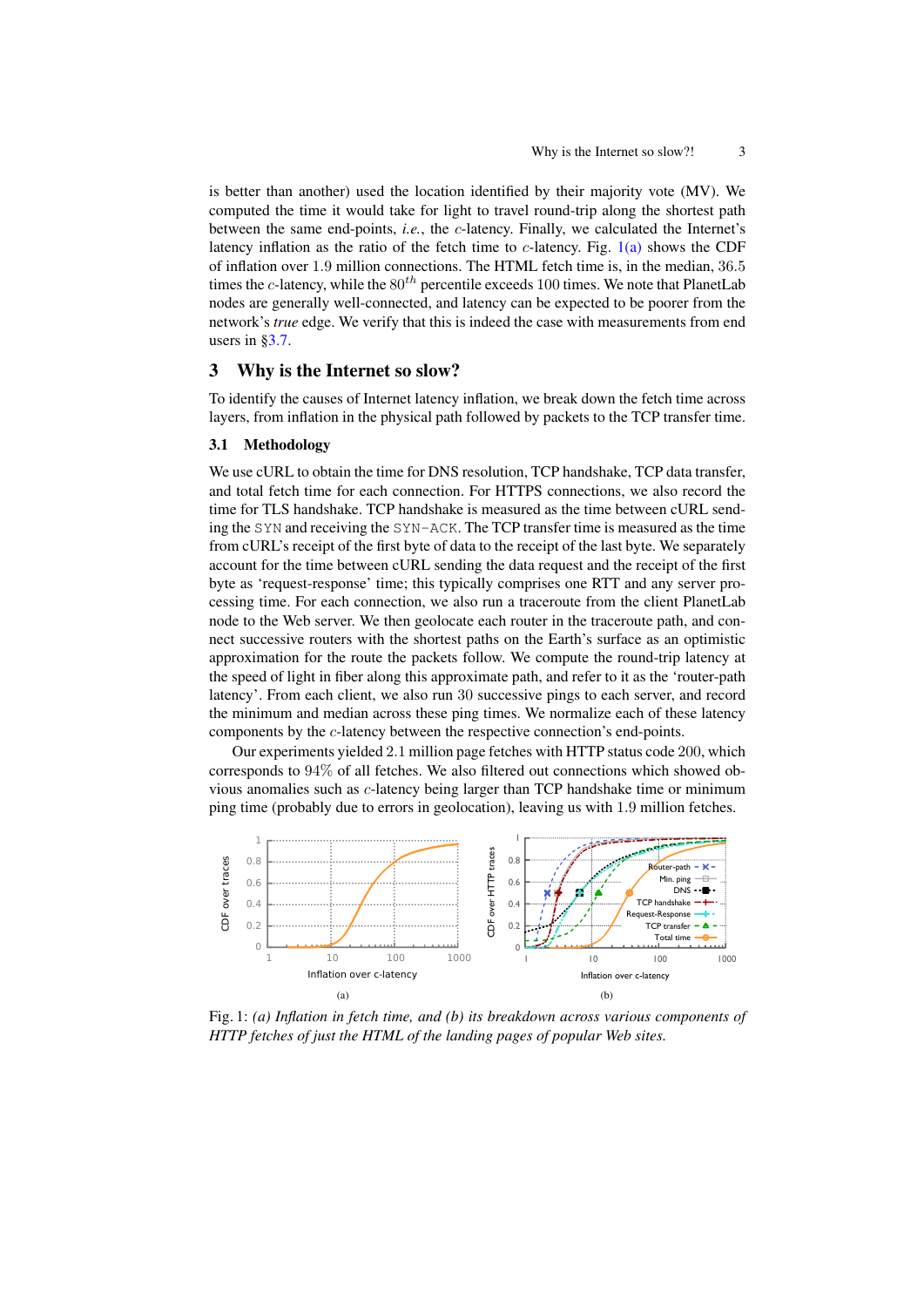#### **Overview of results**  $3.2$

Fig. 1(b) shows the results for all connections over HTTP. DNS resolutions are shown to be faster than c-latency  $14\%$  of the time. This is an artifact of the baseline we use—in these cases, the Web server happens to be farther than the DNS resolver, and we always use the c-latency to the Web server as the baseline. (The DNS curve is clipped at the left to more clearly display the other results.) In the median, DNS resolutions are  $6.6\times$ inflated over c-latency.

The TCP transfer time shows significant inflation—12.6 times in the median. With most pages being at most tens of KB (median page size is 73 KB), bandwidth is not the problem, but TCP's slow start causes even small data transfers to require several RTTs.  $6\%$  of all pages have transfer times less than the c-latency—this is due to all the data being received in the first TCP window. The TCP handshake (counting only the  $SYN$  and  $SYN - ACK$ ) and the minimum ping time are 3.2 times and 3.1 times inflated in the median. The request-response time is 6.5 times inflated in the median, *i.e.*, roughly twice the median RTT. However,  $24\%$  of the connections use less than 10 ms of server processing time (estimated by subtracting one RTT from the request-response time). The median  $c$ -latency, in comparison, is 47 ms. The medians of inflation in DNS time, TCP handshake time, request-response time, and TCP transfer time add up to 28.8 times, lower than the *measured* median total time of 36.5 times, since the distributions are heavy-tailed.

Fig.  $2(a)$  shows the results for fetches over HTTPS. The inflations in DNS resolution and TCP handshake are similar to those for HTTP (6.3 times and 3.1 times in the median respectively). The largest contributor to the latency inflation is the TLS handshake, which is 10.2 times inflated in the median, roughly corresponding to 3 RTTs. Inflation in TCP transfer time, being 5.2 times in the median, is significantly lower than for HTTP connections. This difference is partly explained by the smaller size of pages fetched over HTTPS, with the median fetch size being 43 KB. The median inflation in request-response times increases from 6.5 times for HTTP to 7.7 times for HTTPS.

#### 3.3 Impact of IP geolocation errors

The correctness of our latency inflation analysis crucially depends on geolocation. While we cull data with obvious anomalies, such as when the min. ping time is smaller than c-latency, arising from geolocation errors (some of which may be due to Anycast),

<span id="page-3-0"></span>

<span id="page-3-1"></span>Fig. 2: (a) Various components of latency inflation over HTTPS connections, and (b) the median,  $80^{th}$ % and  $95^{th}$ % of inflation in min. ping (red), router-path (blue) and total (green) latency using 6 different geolocation databases as well as their majority vote.

 $\overline{4}$ Authors Suppressed Due to Excessive Length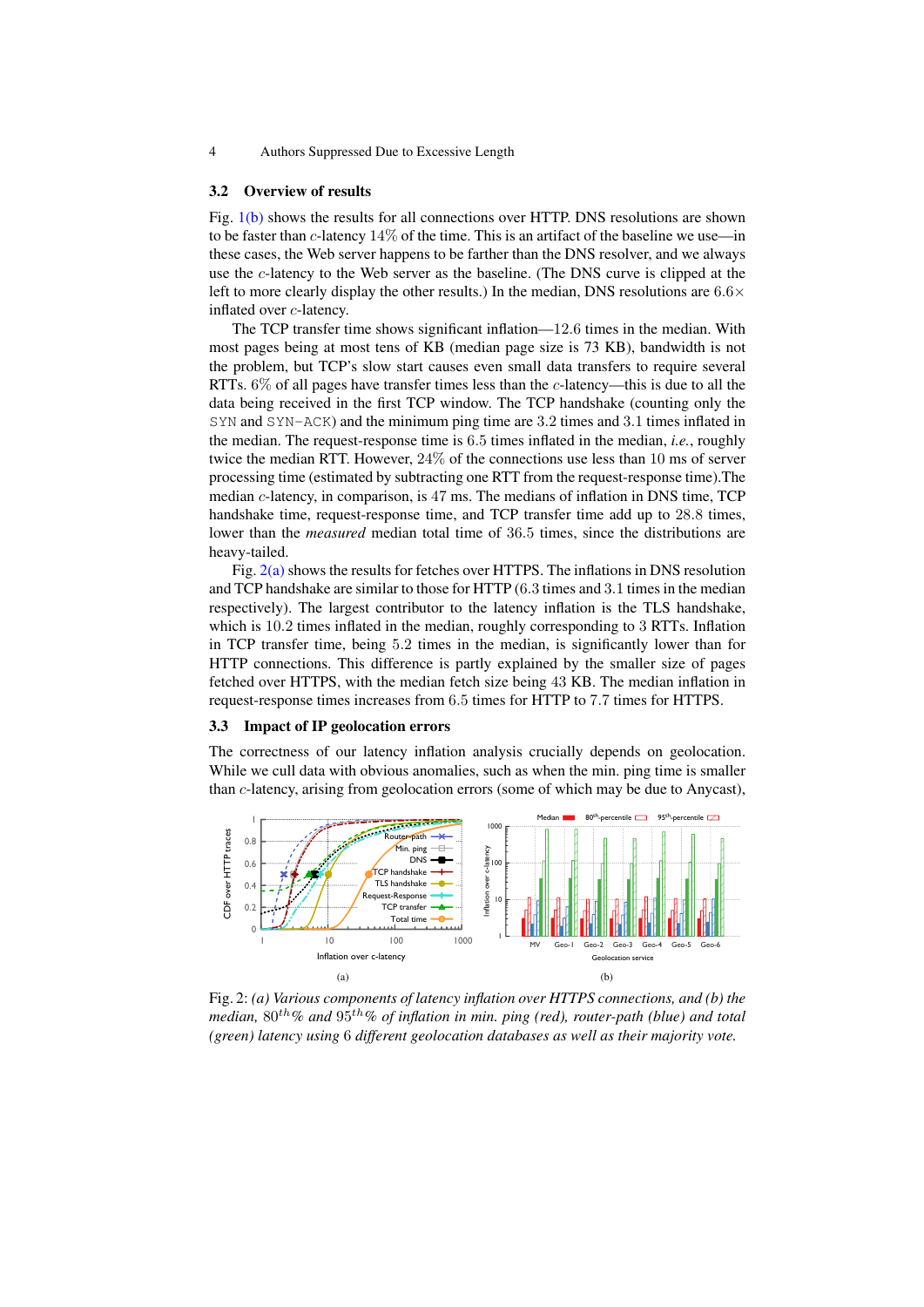less obvious errors could impact our results. For PlanetLab node locations, we have ground truth data and our tests did not indicate any erroneous location. Retrieving similar ground truth data for the large IP space under consideration appears infeasible. Thus, we focused our efforts on comparing the results we obtained by using 6 different commercial IP geolocation services, as well as a location computed as their majority vote. We computed latency inflation in router-path, minimum ping, and total time using each of these 7 sets of IP geolocations (Fig.  $2(b)$ ). As we might expect, router-path latency (blue) is most susceptible to differences in IP geolocation—the result there depends on geolocating not only the Web server, but also each router along the path. Even so, all 6 median inflation values are in the 1.9-2.4 times range. Differences in results for minimum ping time (red) and total time (green) are much smaller. Even the  $95<sup>th</sup>$ -percentile values for inflation in minimum ping time all lie within 10.4-12.0 times, while the medians lie within 3.0-3.1 times. The results for median inflation in total time all lie between 35.5-38.0 times, but variation at the higher percentiles is larger. Thus, largely, our conclusions, particularly with regards to median values are robust against the significant differences in the geolocations provided by these services. Needless to say, we cannot, without ground truth, account for systematic errors that may impact all geolocation services. Except in Fig.  $2(b)$ , we use the majority vote geolocation throughout.

On a related note, small client-server distances can cause a small absolute latency increase to translate into a large inflation over c-latency; effect of geolocation errors can also be more pronounced at short distances. When we restricted our analysis to connections with client-server distances above 100 km, 500 km and 1000 km, we found that the median inflations are relatively close to each other, being 35.5, 33.7 and 31.9 respectively. So, large inflations are not just caused by short distances, and even after limiting ourselves to connections at long distances we observe significant inflation. [§3.5](#page-4-0) (and Fig. [3\(a\)\)](#page-5-0) discusses in more detail on the relationship between latency inflation and client-server distances (equivalently, c-latency) and locations.

#### 3.4 Results across page sizes

While we fetch only the HTML for the landing pages of Web sites in our experiments, some of these are still larger than 1 MB. Most pages, however, are much smaller, with the median being 67 KB. To analyze variations in our results across page sizes, we binned pages into 1 KB buckets, and computed the median inflation for each latency component across each bucket. While the median inflation in minimum ping time shows little variation, inflation in TCP transfer time increases over page sizes in an expected linear fashion, also causing an increase in total fetch time.

We also examine latency inflation in a narrow range of Web page sizes around the median, using pages within 10% of the median size of 67KB. These pages comprise roughly 7% of our data set. The results of this analysis are similar to the overall results in Fig.  $1(b)$ , with expected differences in the transfer time (8% smaller) and total time (5% smaller). The request-response time is 10% larger. Other components of inflation are within  $1\%$  of the corresponding values in Fig. [1\(b\).](#page-2-1)

#### <span id="page-4-0"></span>3.5 Results across geographies

We fetch pages in 138 countries from 81 unique PlanetLab locations, leading to a wide spread in the pairwise *c*-latencies observed across these connections. The median *c*-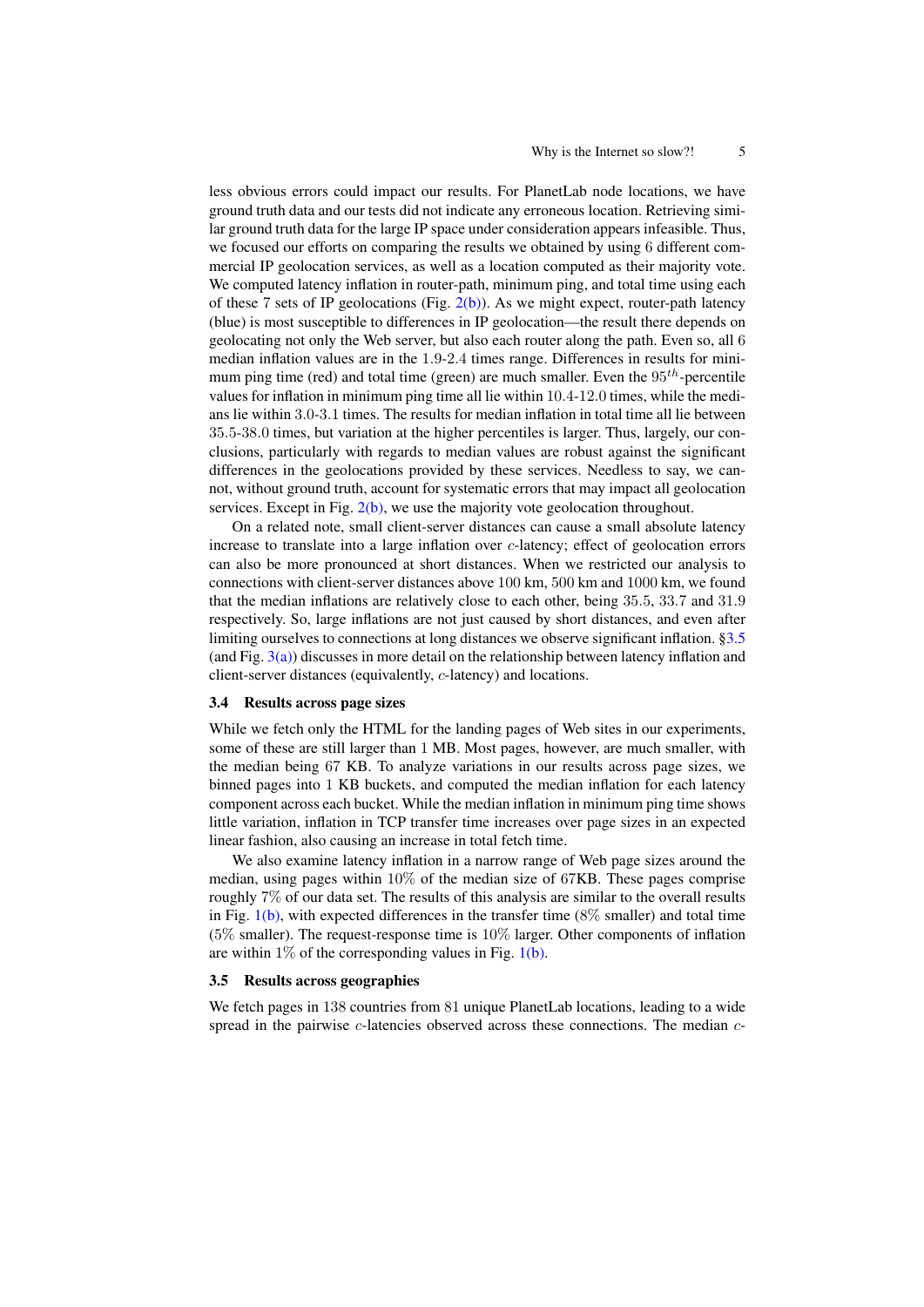latency is 47 ms, with  $5^{th}$  and  $95^{th}$  percentiles being 2 ms and 101 ms respectively. In a manner similar to our analysis across page sizes, we also analyzed latency inflation in router-path latency, minimum ping time, and total time across  $c$ -latencies (Fig.  $3(a)$ ).

An interesting feature of these results is the inflation bump around a c-latency of 30 ms. It turns out that some countries connectivity to which may be more circuitous than average, are over-represented at these distances in our data. For instance, c-latencies from the Eastern US to Portugal are in the 30 ms vicinity, but all transatlantic connectivity hits Northern Europe, from where routes may go through the ocean or land southward to Portugal, thus incurring significant path 'stretch'. That the differences are largely due to inflation at the lowest layers is also borne out by the inflation in minimum ping and total time following the inflation in the router-path latency.

<span id="page-5-0"></span>

<span id="page-5-1"></span>Fig. 3: *Inflation in router-path latency, minimum ping time, and total time: (a) as a function of* c*-latency; and (b) as a function of Web server country.*

An encouraging observation from Fig.  $3(a)$  is that the inflation in minimum ping and total time follows the inflation in the router-path latency. Thus, despite the router-path latency estimation containing multiple approximations (omitting routers that did not respond to traceroutes or we could not geolocate, as well as paths between successive routers themselves potentially being circuitous), it is a useful quantity to measure.

To compare measurements from a geographically balanced set of client locations, we selected 20 PlanetLab hosts such that no two were within 5 degrees of longitude of each other. Then we looked at requests from these PlanetLab clients to Web servers in each country. Fig.  $3(b)$  shows the median inflation in router-path latency, minimum ping time, DNS, and total time across each of the 7 countries for which we had 5,000+ connections. The median c-latencies from these selected PlanetLab hosts to each of these 7 countries all lie in the 48-55 ms range, with the exception of Japan (12 ms). Most of the latencies are fairly consistent across geographies, with the exception of DNS and total time for Japan. We observed that roughly half of the requests to Web servers in Japan come from two PlanetLab nodes in Japan, and it is likely that DNS resolvers are further away than the Web servers causing the larger inflation.

# 3.6 The role of congestion

Fig. [1\(b\)](#page-2-1) shows that TCP transfer time is more than 10 times inflated over *c*-latency. It is worth considering whether packet losses or large packet delays and delay variations are to blame for poor TCP performance. Oversized and congested router buffers on the path may exacerbate such conditions—a situation referred to as *bufferbloat*.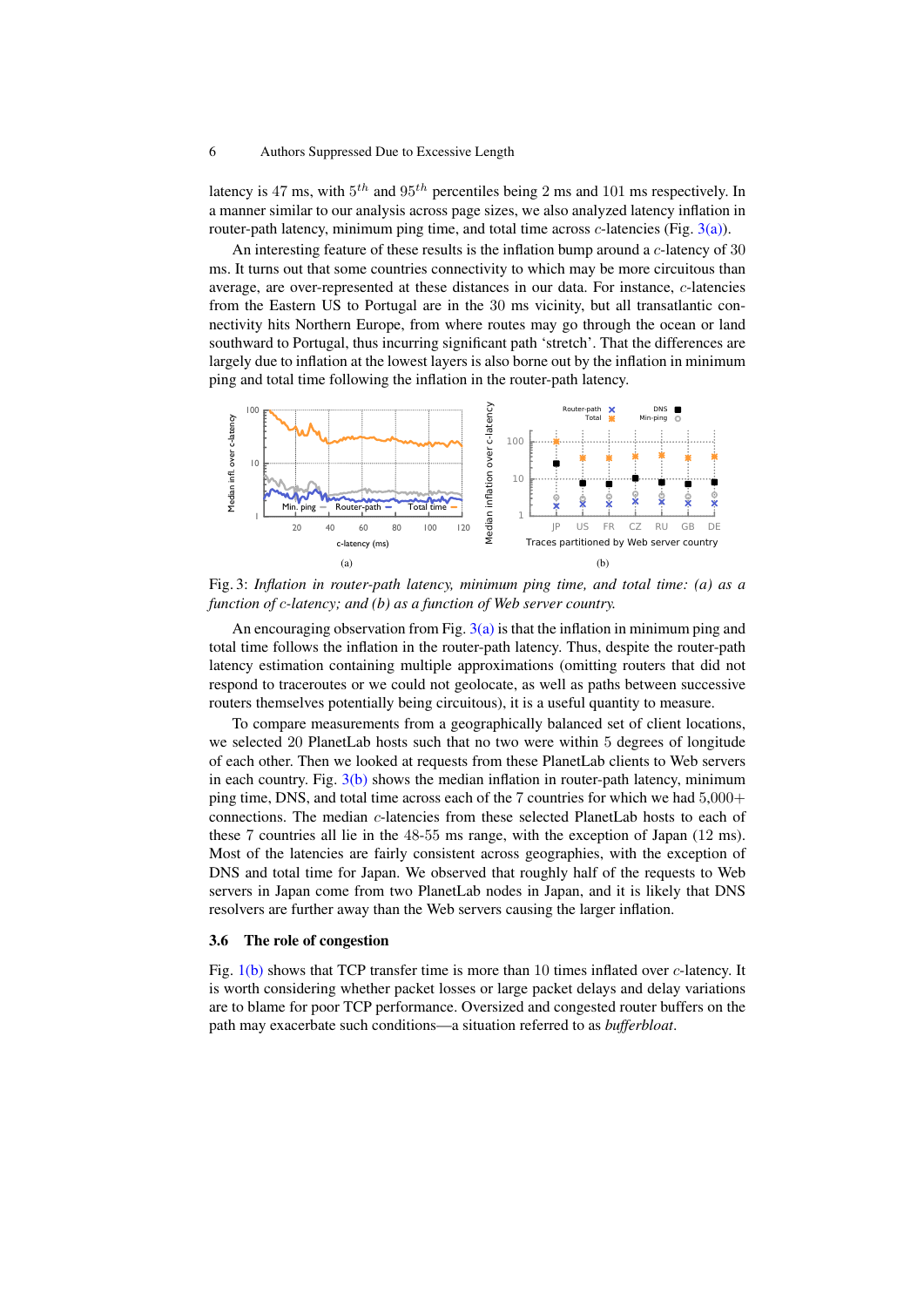In addition to fetching the HTML for the landing page, for each connection, we also sent 30 pings from the client to the server's address. We found that variation in ping times is small: the  $2^{nd}$ -longest ping time is only 1.1% larger than the minimum ping time in the median. While pings (using ICMP) might use queues separate from Web traffic, even the TCP handshake time is only  $1.6\%$  larger than the minimum ping time in the median. We also used tcpdump at PlanetLab clients to analyze the interarrival times of packets. More than 92% of the connections we made experienced no packet loss (estimated as packets reordered by more than 3 ms). These results are not surprising—PlanetLab nodes are (largely) well-connected, university-based infrastructure, and likely do not have similar characteristics in terms of congestion and last-mile latency to typical end-user systems.

#### <span id="page-6-0"></span>3.7 End-user Measurements

To complement our PlanetLab measurements, in this section we present results from three sets of measurements from the *real edge* of the network.

Client connections to a CDN For a closer look at congestion, we examined RTTs in a sample of TCP connection handshakes between the servers of a large CDN and clients (end users) over a 24-hour time period, passively logged at the CDN. (Most routes to popular prefixes are unlikely to change at this time-scale in the Internet [\[24\]](#page-12-4).) We exclude server-client pairs with minimum latencies of less than 3 ms—'clients' in this latency range are often proxy servers in a data center or colocation facility rather than our intended end users.

To evaluate the impact of congestion, we examine our data for both variations across time-of-day (perhaps latencies are, as a whole, significantly larger in peak traffic hours), and within short periods of time for the same server-client pairs (perhaps transient congestion for individual connections is a significant problem). Thus, we discard serverclient pairs that do not have repeat measurements. We only look at server-client pairs in the same timezone to simplify the time-of-day analysis. Server locations were provided to us by the CDN, and clients were geolocated using a commercial geolocation service. We include results for a few geographies that have a large number of measurements after these restrictions. We bin all RTT measurements into 12 2-hour periods, separately for each country, and produce results aggregated over these bins.

Time-of-day latency variations across bins: We selected server-client pairs that have at least one RTT measurement in each of the twelve bins. For pairs with multiple RTTs within a bin, we use the median RTT as representative, discarding other measurements. This leaves us with the same number of samples between the same host-pairs in all bins. Fig.  $4(a)$  shows the  $90<sup>th</sup>$  percentile of RTTs in each 2-hour bin for each of 5 timezones. For the United States (US), we show only data for the central (CST) and eastern (EST) timezones, but the results are similar for the rest. The timezone classification is based on the location of the client; servers can be anywhere in the US and not necessarily restricted to the same timezone as that of the clients. Median latency across our aggregate (not shown) varies little across the day, most timezones seeing no more than 3 ms of variation. The  $90<sup>th</sup>$  percentile in each bin (Fig. [4\(a\)\)](#page-7-0) shows similar trends, although with larger variations. In Great Britain, RTTs are higher in the evening (and results for a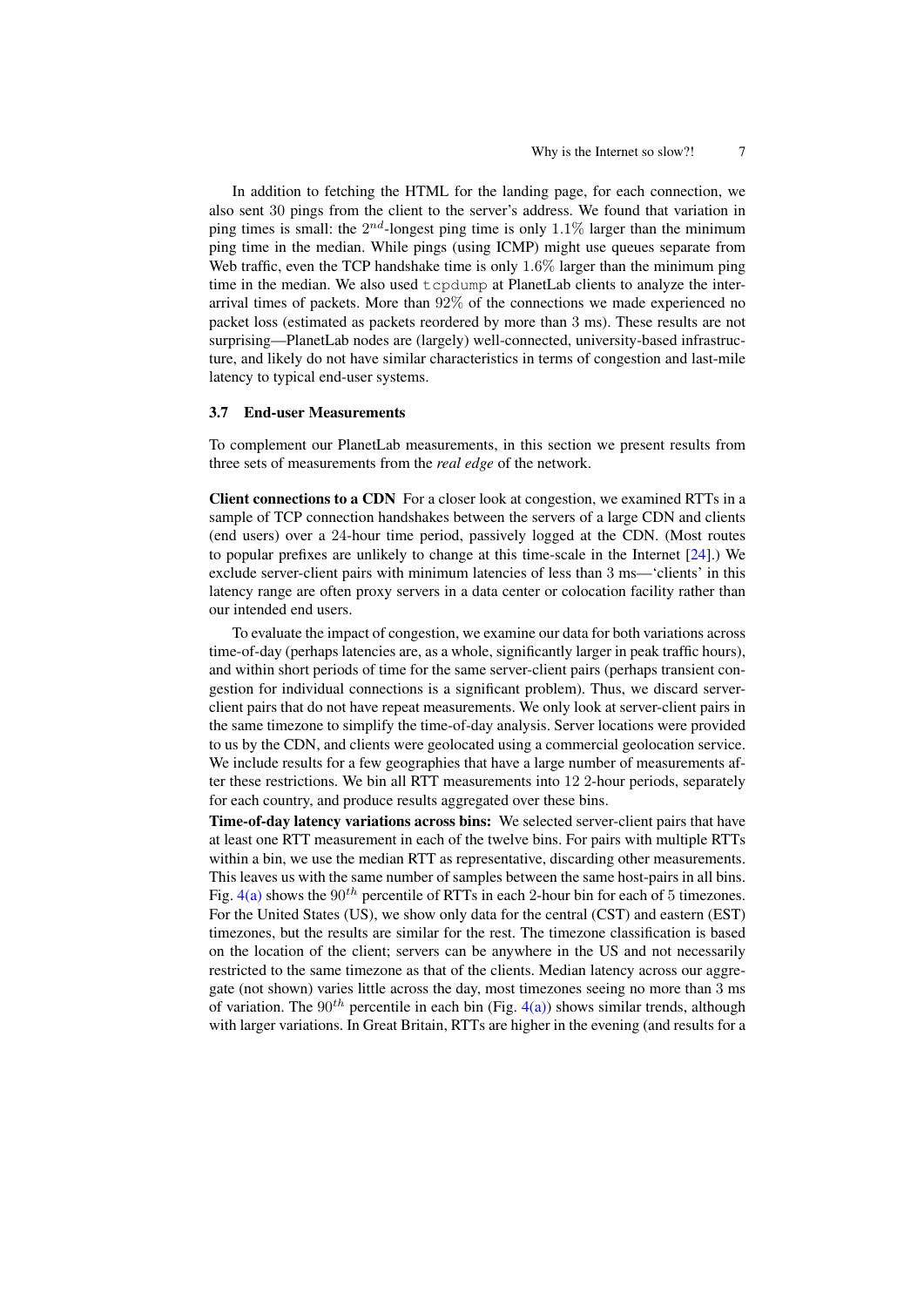<span id="page-7-0"></span>

<span id="page-7-1"></span>Fig. 4: *Variations in latencies of client-server pairs grouped into 2-hr windows in dif*ferent geographic regions: (a)  $90^{th}$  percentile of RTTs of client-server pairs with mea*surements in each 2-hr window; and (b) medians of maximum change in RTTs (max min) in repeat measurements within each time window.*

different 24-hour period look similar.) It is thus possible that congestion is in play there, affecting network-wide latencies. But across other timezones, we see no such effect.

Transient latency variations within bins: To investigate transient congestion, we do not limit ourselves to measurements across the same set of host-pairs across all bins. However, within each bin, only data from host-pairs with multiple measurements inside that time period is included. For each host-pair in each bin, we calculate the maximum change in RTT ( $\Delta_{max}$ )—the difference between the maximum and minimum RTT between the host-pair in that time period. We then compute the median  $\Delta_{max}$  across host-pairs within each bin. The variation within bins (in Fig.  $4(b)$ ) is a bit larger than variations across median latencies across the day, e.g., for US (CST), the median  $\Delta_{max}$ is as large as 9 ms in the peak hours. That  $\Delta_{max}$  also shows broadly similar time-of-day trends to median latency is not surprising. Great Britain continues to show exceptionally large latency variations, with a  $\Delta_{max} \simeq 25$ ms at the peak, and also large variations across the day. In summary, in end-user environments, network-wide latency increases in peak hours were largely limited in our data set to one geography (GB). However, individual flows may sometimes experience a few additional milliseconds of latency.

MOOC-recruited end users 678 students in a Massive Open Online Course (MOOC) run by two of the authors volunteered to run experiments for us. The experiments are identical to our PlanetLab experiments, but performed with a smaller list of Web pages. Each volunteer fetched (only the HTML of) 50 pages, with a fixed set of 25 pages for all the participants and another 25 chosen randomly from a handpicked, safe, set of 100 URLs. We deliberately chose a small number of Web sites so that each volunteer could look at the provided descriptions, and make an informed decision to participate. We also asked each volunteer to provide their location and various characteristics of their Internet service such as download speed and connection type.

A total of 24,784 pages were fetched in these experiments. The latency inflation measured in these experiments was much larger than in our PlanetLab data set—even after filtering out connections between clients and servers within a 100 km distance of each other, we found that total fetch time is 66 times inflated in the median. One reason for this significantly larger latency inflation is the over-representation of shopping and news Web sites in the handpicked URLs, resulting in larger HTML pages, with the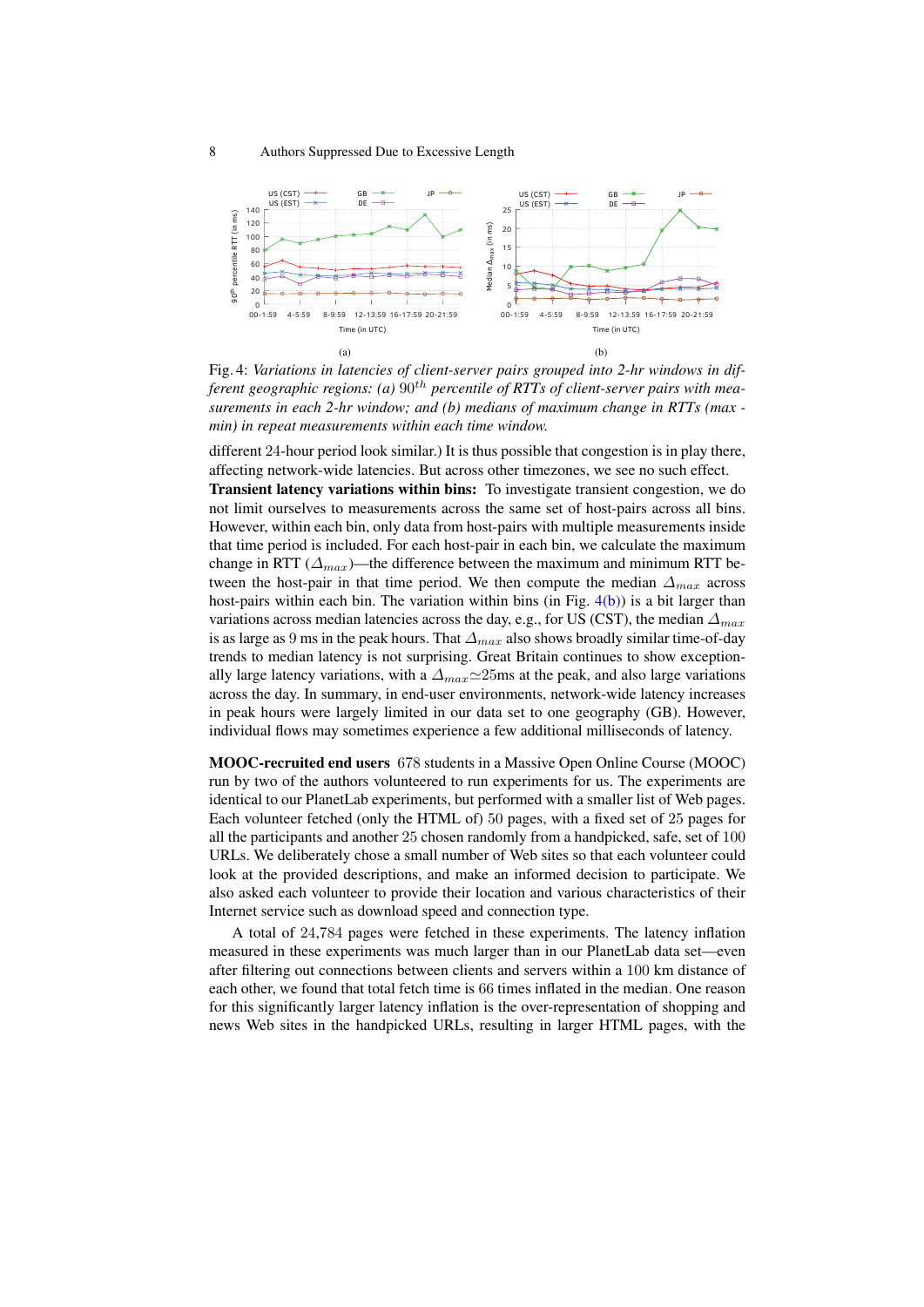9

median fetch size being 148 KB. To investigate further, we also computed results over the same set of pages by fetching them from PlanetLab. Over this set, with the same filtering (client-server distances of at least 100 km), median inflation in total fetch time is 49.4 times. This is still smaller than the measurements from the volunteer systems.

Another factor causing this difference is the larger latency inflation in minimum ping time: 4.1 times in the median over the volunteer-runs, compared to 3 times over PlanetLab (over this set of URLs). Of course, if each RTT is longer in this way, the total fetch time will also be longer. In fact, both numbers differ by roughly a factor of  $4/3$ .

One possible reason of larger inflation in minimum ping time in the end-user experiments is the connection type of the user, affecting the last mile latency. Even though our data is small, we get a glimpse of the situation when we compare different user provided connection types in terms of inflation of minimum ping time over c-latency. The lowest median inflation (3.76) is observed over connections users described as Company/University network, whereas the worst median inflations are observed for mobile and DSL connections, for which minimum ping time is inflated  $5.4\times$  and  $5.2\times$  respectively in the median.

RIPE Atlas So far, we have limited ourselves to client-server connections, where the server belongs to a popular Web service. In this section, we describe our measurements between RIPE Atlas platform [6] *probes*, which are small network devices that are typically deployed in end-user networks. The locations of the RIPE Atlas probes are known within 1 km resolution, obviating the need for IP geolocation.

<span id="page-8-0"></span>

Fig. 5: (a) Minimum pings between RIPE Atlas nodes are highly inflated regardless of IPv4 or IPv6, inter- or intra-AS connections; (b) comparison of fiber lengths of the Internet2 network to road distances.

We collected ICMP pings over IPv4 (IPv6) between 935 (1012) sources in 26 (34) countries and 72 (97) destinations in 29 (40) countries every 30 minutes for 24 hours. The data set contains ping measurements between 288,425 (63,884) unique IPv4 (IPv6) endpoint (or source-destination) pairs;  $85\%$  (78%) of the IPv4 (IPv6) endpoint pairs are inter-AS pairs with the source and destination belonging to different ASes. To account for the skew in inter-AS and intra-AS pairs, we compute the round-trip distance between the endpoints and bin them into 5 km wide buckets. From each bucket, we uniformly sample an equal number of inter-AS and intra-AS pairs and compute the inflation of the min. pings (minimum across the entire day of measurements) of these endpoint pairs. Fig.  $5(a)$  shows that the median inflation in minimum ping times (ranging from 7.2-11.6 times) is significantly larger than that in our PlanetLab measurements, where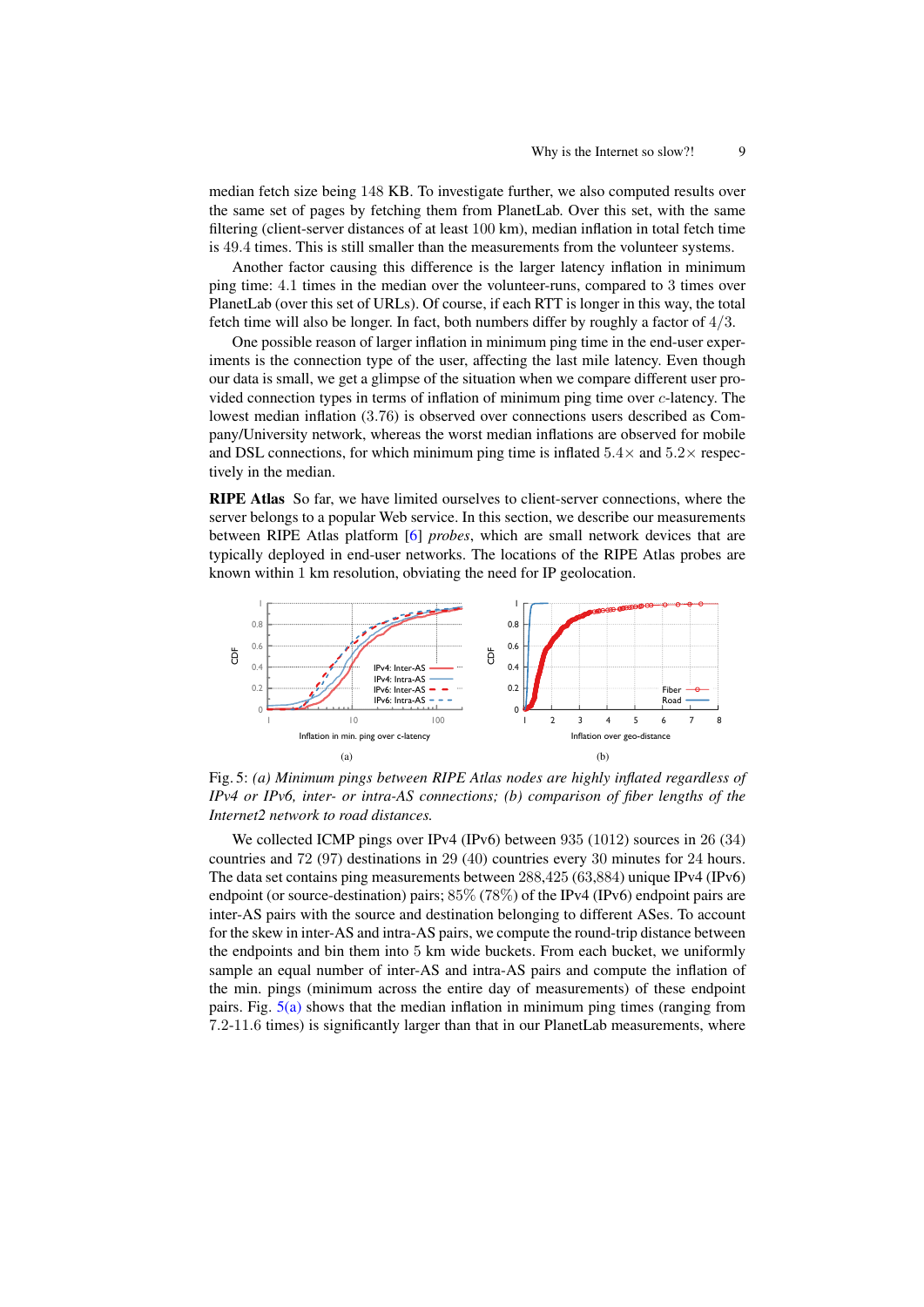median inflation in minimum ping latency was 3.1 times. That the latencies between Atlas probes (typically attached to home networks) are larger than that between Planet-Lab nodes and Web servers should not be suprising—home networks surely add more latency than servers in a university cluster or a data center. Perhaps paths from clients to Web servers are also much shorter than between arbitrary pairs of end-points on the Internet, since Web servers are deliberately deployed for fast access, and the Internet's semi-hierarchical nature can make paths between arbitrary end-points long. Interference from concurrent measurements may also be a contributing factor  $[16]$ , albeit the effect on inflation might be marginal.

# 4 Infrastructural latency

In line with the community's understanding, our measurements affirm that TCP transfer and DNS resolution are important factors causing latency inflation. However, as we shall detail in this section, our measurements also reveal that the Internet's infrastructural inefficiencies are an equally, if not more important culprit.

In Fig.  $1(b)$ , the router-path is only 2.1 times inflated in the median. The long tail is, in part, explained by 'hairpinning', *i.e.*, packets between nearby end points traversing circuitous routes across the globe. Note that 1.5 times inflation would occur even along the shortest path along the Earth's surface because the speed of light in fiber is roughly  $2/3^{rd}$  the speed of light in vacuum. In that light, the router-path inflation of  $2.1\times$  (which already includes the  $1.5 \times$  factor) may appear small, but this estimate is optimistic.

<span id="page-9-0"></span>

<span id="page-9-1"></span>Fig. 6: *(a) Comparison of fiber lengths of the ESnet and GEANT network to road dis- ´ tances; (b) various components of latency inflation normalized by minimum ping time.*

The gap between minimum ping time and the router-path latency may be explained by two factors: (a) we perhaps see artificially shorter paths, since traceroute often does not yield responses from all the routers on the path; and (b) even between successive routers, the physical path may be longer than the shortest arc along the Earth's surface. We investigate the latter aspect using data from 3 research networks: Internet2 [\[5\]](#page-11-6), ESnet  $[2]$ , and GÉANT $[3]$  $[3]$ . We obtained point-to-point fiber lengths for these networks and calculated end-to-end fiber distances between all pairs of end points in each network. We also computed the shortest distance along the Earth's surface between each pair of end points, and obtained the road distances for comparison using the Google Maps API  $[4]$ . In Fig.  $6(a)$ , road distances are close to shortest distances (i.e., smaller inflations), while fiber lengths are significantly larger and have a long tail. The median inflation in the three networks, after accounting for the lower speed of light in fiber is  $2.6\times$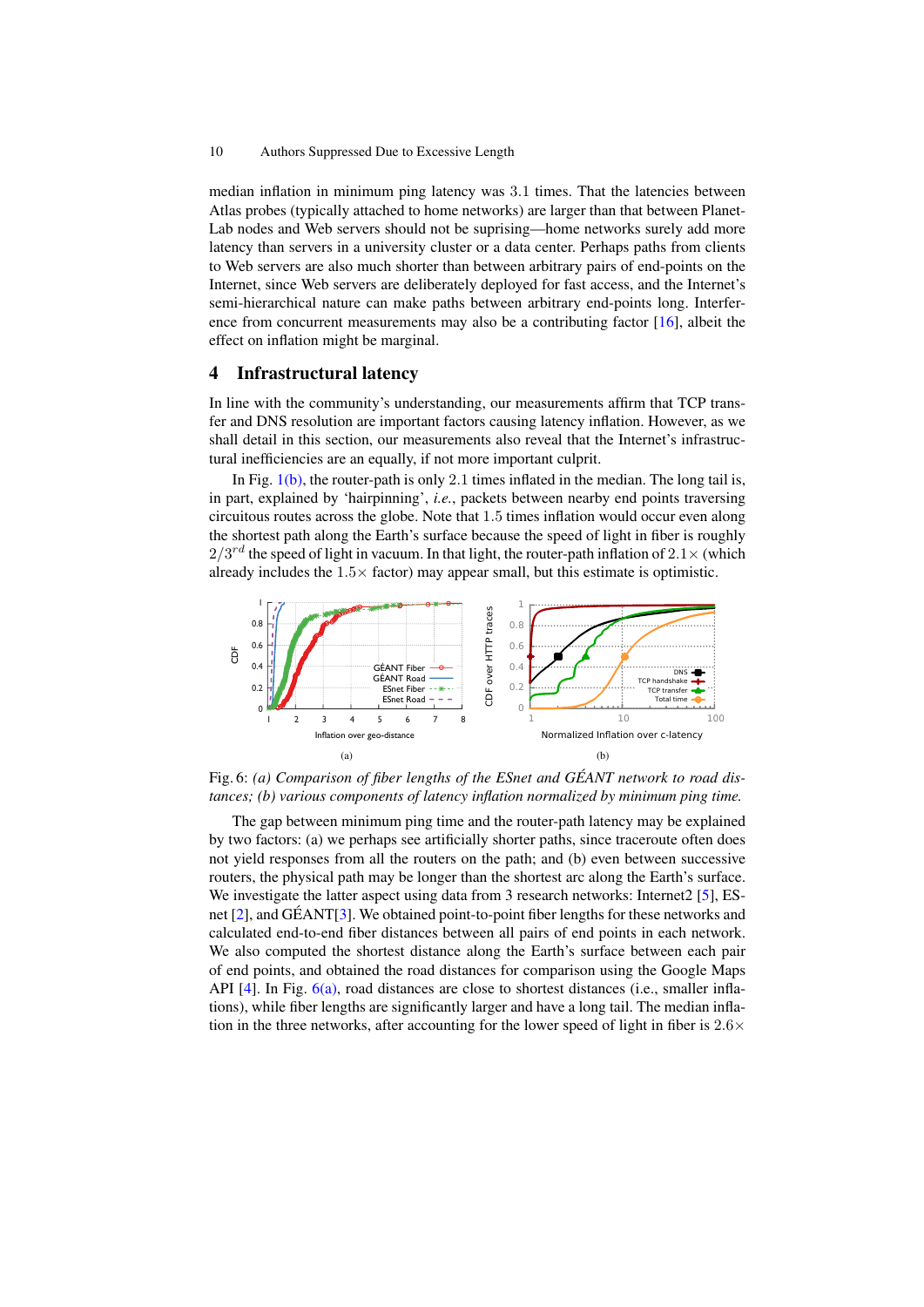(Internet2),  $2.7 \times$  (ESnet), and  $3.6 \times$  (GÉANT). A recent analysis of US long-haul fiber infrastructure [\[12\]](#page-11-10) found results that support ours: even for cities directly connected by fiber conduits, the mean conduit's latency was in the median more than  $2\times$  worse than the line-of-sight latency. Of course, we expect end-to-end inflation between cities not connected directly to be higher. Thus, infrastructural inflation (which includes routing sub-optimalities and inflation of end-to-end fiber-distances over geodistance) is likely to be larger than the optimistic estimate from router-path latency (2.1 times), bringing it closer to the inflation in minimum ping latency (3.1 times).

As Fig.  $1(b)$  shows, DNS resolution (6.6 $\times$  inflated over c-latency), TCP handshake  $(3.2\times)$ , request-response time  $(6.5\times)$ , and TCP transfer  $(12.6\times)$ , all contribute to a total time inflation of 36.5×. With these numbers, it may be tempting to dismiss the  $3.1\times$  inflation in the minimum ping time. But this would be incorrect because lowerlayer inflation, embodied in RTT, has a *multiplicative* effect on each of DNS, TCP handshake, request-response, and TCP transfer time. The total time for a page fetch (without TLS) can be broken down roughly (ignoring minor factors like the client stack) as:  $T_{total} = T_{DNS} + T_{handshake} + T_{request} + T_{serverproc} + T_{response} + T_{transfer}$ . If we changed the network's RTTs as a whole by a factor of  $x$ , everything on the RHS except the server processing time (which can be made quite small in practice) changes by a factor of  $x$  (to an approximation; TCP transfer time's dependence on RTTs is a bit more complex), thus changing  $T_{total}$  by approximately a factor of x as well.

What if there was no inflation in the lower layers, *i.e.*, RTTs were the same as clatencies? For an approximate answer, we can normalize DNS, TCP handshake, requestresponse (excluding the server processing time, *i.e.*, only the RTT) and TCP transfer time by the minimum ping time instead of  $c$ -latency, as shown in Fig.  $6(b)$ .

The medians are 2 times (DNS), 1.02 times (TCP handshake), 4 times (TCP transfer), and 10.7 times (Total time) respectively. (Request-response is excluded because processing time at the server does not depend on the RTT.) When the 3.1 times inflation in minimum ping time is compared to these numbers, instead of the medians without such normalization, it appears much more significant. Also consider that if, for example, TCP transfer could be optimized such that it happens within an RTT, the Internet would still be more than  $\sim$ 25 times slower than the c-latency in the median, but if we could cut inflation at the lower layers from 3.1 times to close to 1, even if we made no transport protocol improvements, we would get to around  $\sim$ 10.7 times.

# 5 Related Work

There is a large body of work on reducing Internet latency. However, this work has been limited in its scope, its scale, and most crucially, its ambition. Several efforts have focused on particular pieces; for example, [\[23,](#page-12-6)[31\]](#page-12-7) focus on TCP handshakes; [\[11\]](#page-11-11) on TCP's initial congestion window; [\[28\]](#page-12-8) on DNS resolution; [\[20,](#page-12-9)[14\]](#page-11-12) on routing inflation due to BGP policy. Other work has discussed results from small scale experiments; for example, [\[26\]](#page-12-10) presents performance measurements for 9 popular Web sites; [\[15\]](#page-11-13) presents DNS and TCP measurements for the most popular 100 Web sites. The WProf [\[29\]](#page-12-11) project profiles 350 pages and produces a break down of time spent in various browser activities. Wang et al. [\[30\]](#page-12-12) investigate latency on mobile browsers, but focus on the compute aspects rather than networking.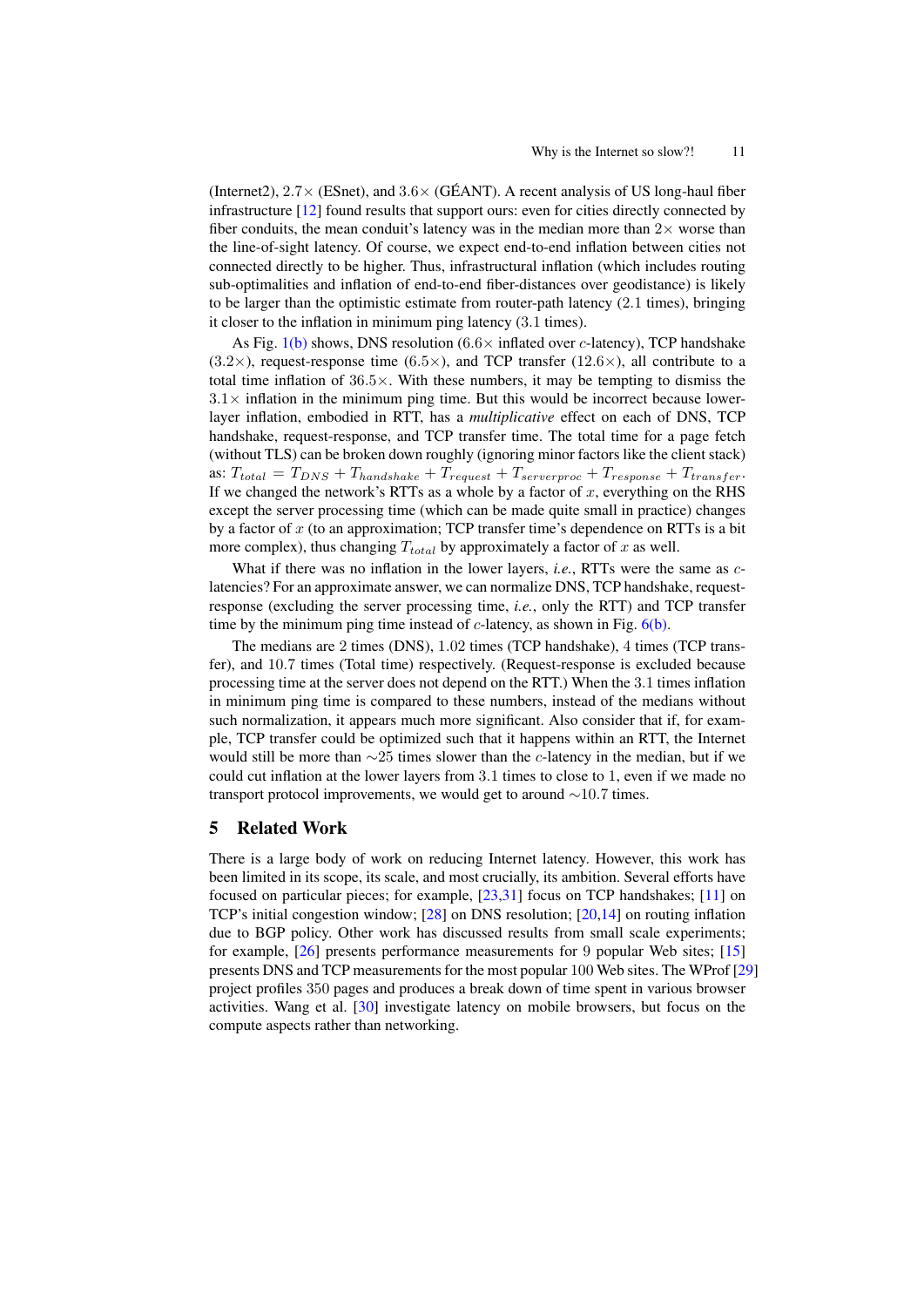The central question we have not seen answered, or even posed before, is *'Why are we so far from the speed of light?'*. Even the ramifications of a speed-of-light Internet have not been explored in any depth. The 2013 Workshop on Reducing Internet Latency [\[8\]](#page-11-14) focused on potential mitigation techniques, with bufferbloat and active queue management being among the centerpieces. The goal of achieving latencies imperceptible to humans was also articulated  $[27]$ . Our measurements and analysis put the focus on an aspect of the latency problem that has been largely ignored so far: infrastructural inefficiencies. We hope that our work urges greater consideration for latency in efforts for expanding Internet's reach to under-served populations. However, so far, infrastructural latency has only garnered attention in niche scenarios, such as the financial markets, and isolated submarine cable projects aimed at shortening specific routes [\[22](#page-12-14)[,21\]](#page-12-15).

# 6 Discussion & Conclusion

Speed-of-light Internet connectivity would be a technological leap with the potential for new applications, instant response, and radical changes in the interactions between people and computing. To shed light on what's keeping us from this vision, in this work, we quantify the latency gaps introduced by the Internet's physical infrastructure and its network protocols. Our analysis suggests that the networking community should, in addition to continuing efforts for protocol improvements, also explore methods of reducing latency at the lowest layers.

# Acknowledgments

Dhruv Diddi helped process the ESnet data. Data on fiber mileages from GEANT, the ´ high-speed pan-European research and education network, was obtained through personal communication with Xavier Martins-Rivas, DANTE. DANTE is the project coordinator and operator of GÉANT.

# References

- <span id="page-11-4"></span>1. cURL. <http://curl.haxx.se/>
- <span id="page-11-7"></span>2. ESnet. <http://www.es.net/>
- <span id="page-11-8"></span>3. GÉANT. <http://www.geant.net/>
- <span id="page-11-9"></span>4. Google Maps API. <http://goo.gl/I4ypU>
- <span id="page-11-6"></span>5. Internet2. <http://www.internet2.edu/>
- <span id="page-11-5"></span>6. RIPE Atlas. <https://atlas.ripe.net>
- <span id="page-11-3"></span>7. Top 500 Sites in Each Country or Territory, Alexa. <http://goo.gl/R8HuN6>
- <span id="page-11-14"></span>8. Workshop on Reducing Internet Latency, 2013. <http://goo.gl/kQpBCt>
- <span id="page-11-2"></span>9. Akamai: State of the Internet, Q1 2016. <https://goo.gl/XQt324>
- <span id="page-11-0"></span>10. Brutlag, J.: Speed Matters for Google Web Search. <http://goo.gl/t7qGN8> (2009)
- <span id="page-11-11"></span>11. Dukkipati, N., Refice, T., Cheng, Y., Chu, J., Herbert, T., Agarwal, A., Jain, A., Sutin, N.: An Argument for Increasing TCP's Initial Congestion Window. SIGCOMM CCR (2010)
- <span id="page-11-10"></span>12. Durairajan, R., Barford, P., Sommers, J., Willinger, W.: Intertubes: A study of the us longhaul fiber-optic infrastructure. In: ACM SIGCOMM (2015)
- <span id="page-11-1"></span>13. Eric Schurman (Bing) and Jake Brutlag (Google): Performance Related Changes and their User Impact. <http://goo.gl/hAUENq>
- <span id="page-11-12"></span>14. Gao, L., Wang, F.: The Extent of AS Path Inflation by Routing Policies. GLOBECOM (2002)
- <span id="page-11-13"></span>15. Habib, M.A., Abrams, M.: Analysis of Sources of Latency in Downloading Web Pages. WEBNET (2000)